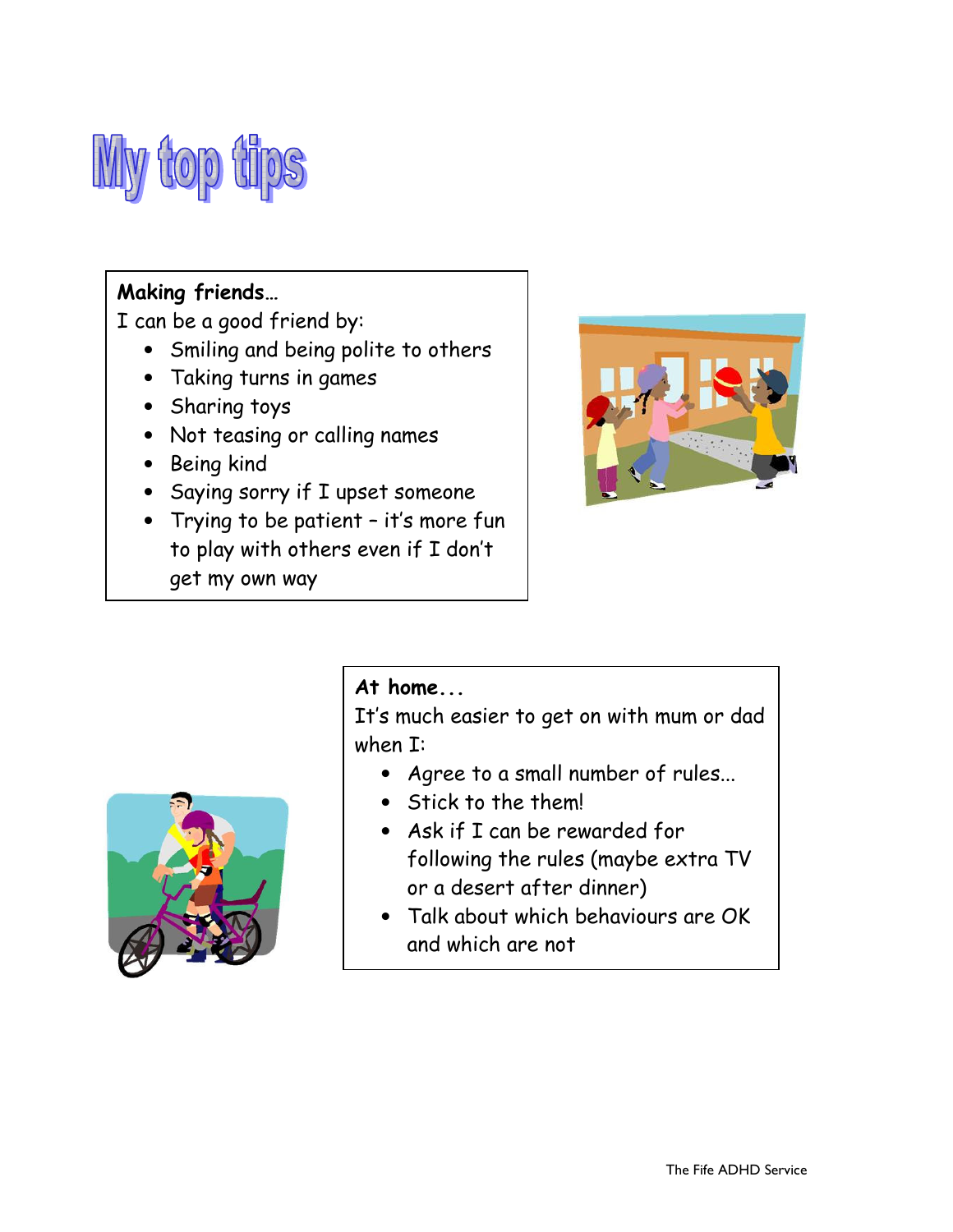## Being organised…

When getting ready for school, it helps if I:

- Plan my own routine
- Draw my routine on a chart
- Decide how long each task should take
- Time myself see if I can beat the clock!
- If I am ready on time, I could reward myself by doing something fun, like playing a computer game



#### Morning routine:

Wake up – 8.00 Get dressed – 8.05 Breakfast – 8.10 Brush teeth - 8.15 Make bed – 8.20 Reward! – 8.25



| m. |  |  |  |
|----|--|--|--|
|    |  |  |  |
|    |  |  |  |
| j  |  |  |  |
| т. |  |  |  |
|    |  |  |  |
|    |  |  |  |
|    |  |  |  |

# Staying Calm…

If I get too excited or silly, I could:

- Take some deep breaths and count down from 20
- Plan a special signal with my teacher so we both know when I need some time to cool down
- Run around to lose some energy
- Move to a calm and quiet place